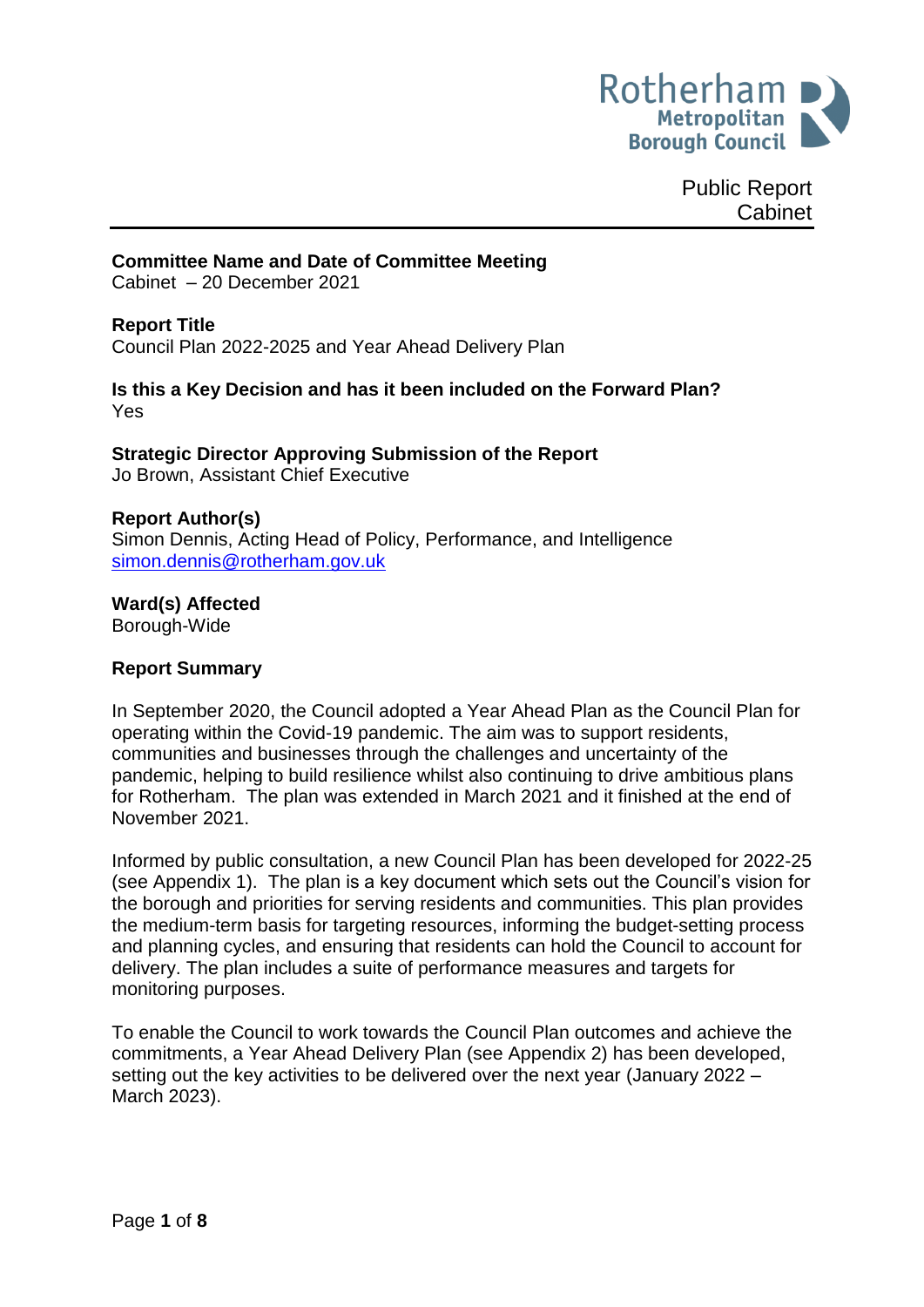## **Recommendations**

That Cabinet:

- 1. Recommend the Council Plan 2022-2025 to Council for approval.
- 2. Recommend the Year Ahead Delivery Plan to Council for approval.
- 3. Recommend that the first quarterly progress update is provided in June 2022.

#### **List of Appendices Included**

Appendix 1 – Council Plan 2022 - 25 Appendix 2 – Year Ahead Delivery Plan 2022 Appendix 3 – Our Rotherham, Our Borough consultation Appendix 4 – Equality Analysis Appendix 5 – Carbon Impact Assessment

#### **Background Papers**

Council Plan 2019-20 The Year Ahead Plan 2020-21 Extended Year Ahead Plan up to November 2021

#### **Consideration by any other Council Committee, Scrutiny or Advisory Panel** None

**Council Approval Required** Yes

# **Exempt from the Press and Public**

No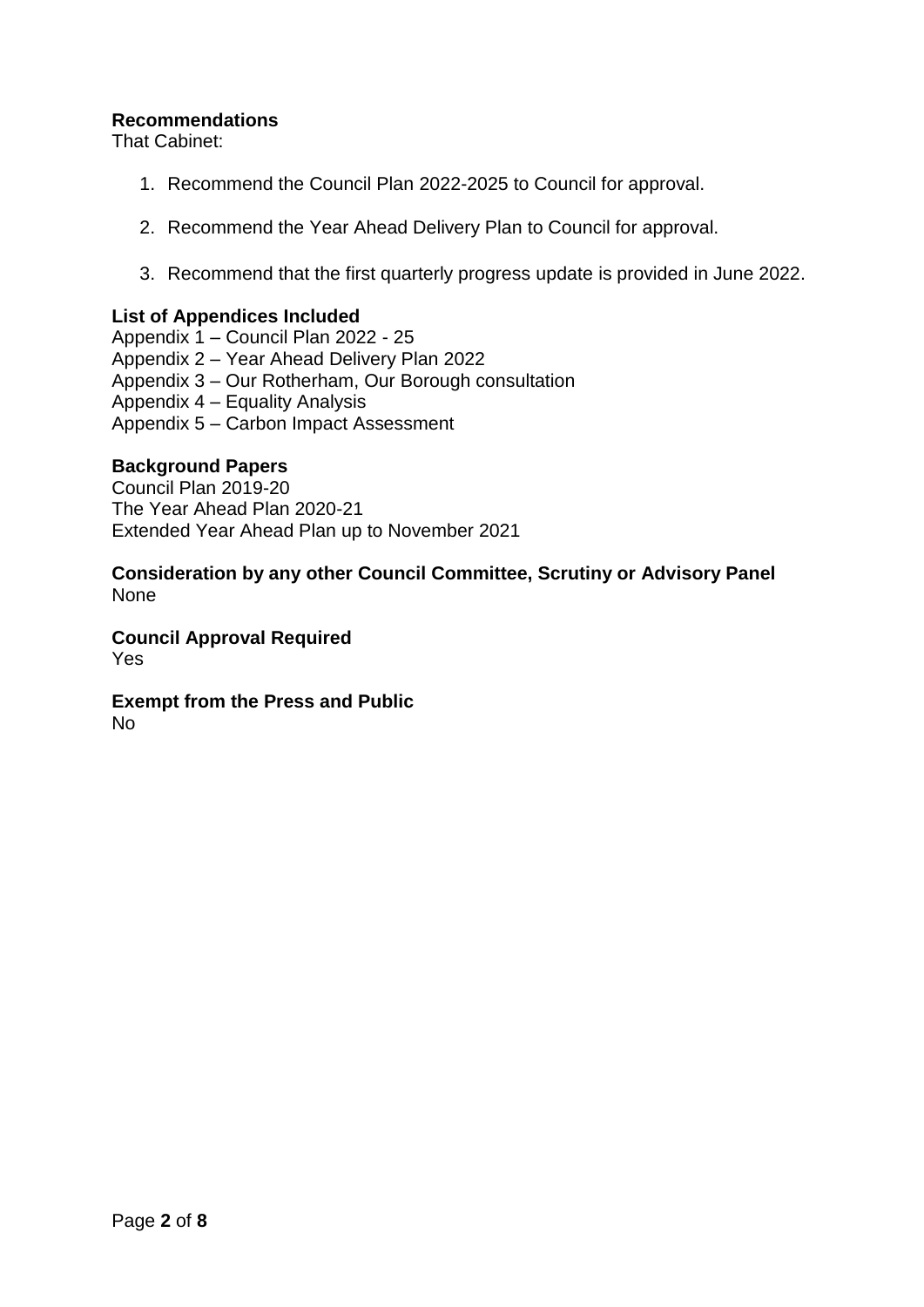# **Council Plan 2022-2025 and Year Ahead Delivery Plan**

## **1. Background**

- 1.1 The Council Plan is a key document which sets out the Council's vision for the borough and priorities for serving residents and communities. This plan provides the medium-term basis for targeting resources, informing the budget-setting process and planning cycles, and ensuring that residents can hold the Council to account for delivery.
- 1.2 In September 2020, the Council adopted a Year Ahead Plan as the Council Plan for operating within the Covid-19 pandemic. The aim was to support residents, communities and businesses through the challenges and uncertainty of the pandemic, helping to build resilience whilst also continuing to drive forward ambitious plans for Rotherham.
- 1.3 The Year Ahead Plan originally ran from September 2020 to June 2021. In March 2021, it was agreed that the Year Ahead Plan would be extended until November 2021 to allow time to engage with members and the public postelection on the development of a new, longer-term Council Plan. It was agreed that the new Council Plan would run from 2022, with the recommendation for the plan to be adopted at the full Council meeting in January 2022.

## **2. Key Issues**

- 2.1 Throughout August and September 2021, a programme of public consultation and engagement (Our Rotherham, Our Borough) took place to support the development of the Council Plan. This included online and postal surveys, focus groups, a series of short interactions and engagement at the Rotherham Show. There were 350 online and postal surveys returned and over 1,000 other interactions in total across all methods of engagement. A summary of the consultation and key findings is attached (see Appendix 3) and is available on the Council website.
- 2.2 In addition to the public consultation, engagement took place with key stakeholders, including work with Cabinet members and officers across all directorates, a session with Overview and Scrutiny Management Board (OSMB) and a session that was open to all elected members.
- 2.3 Informed by this programme of public and stakeholder engagement, the new Council Plan sets out medium-term priorities and actions, building on and taking forward commitments made by members to the Rotherham community. The plan is framed around five themes:
	- Every neighbourhood thriving
	- People are safe, healthy, and live well
	- Every child able to fulfil their potential
	- Expanding economic opportunity
	- A cleaner, greener local environment.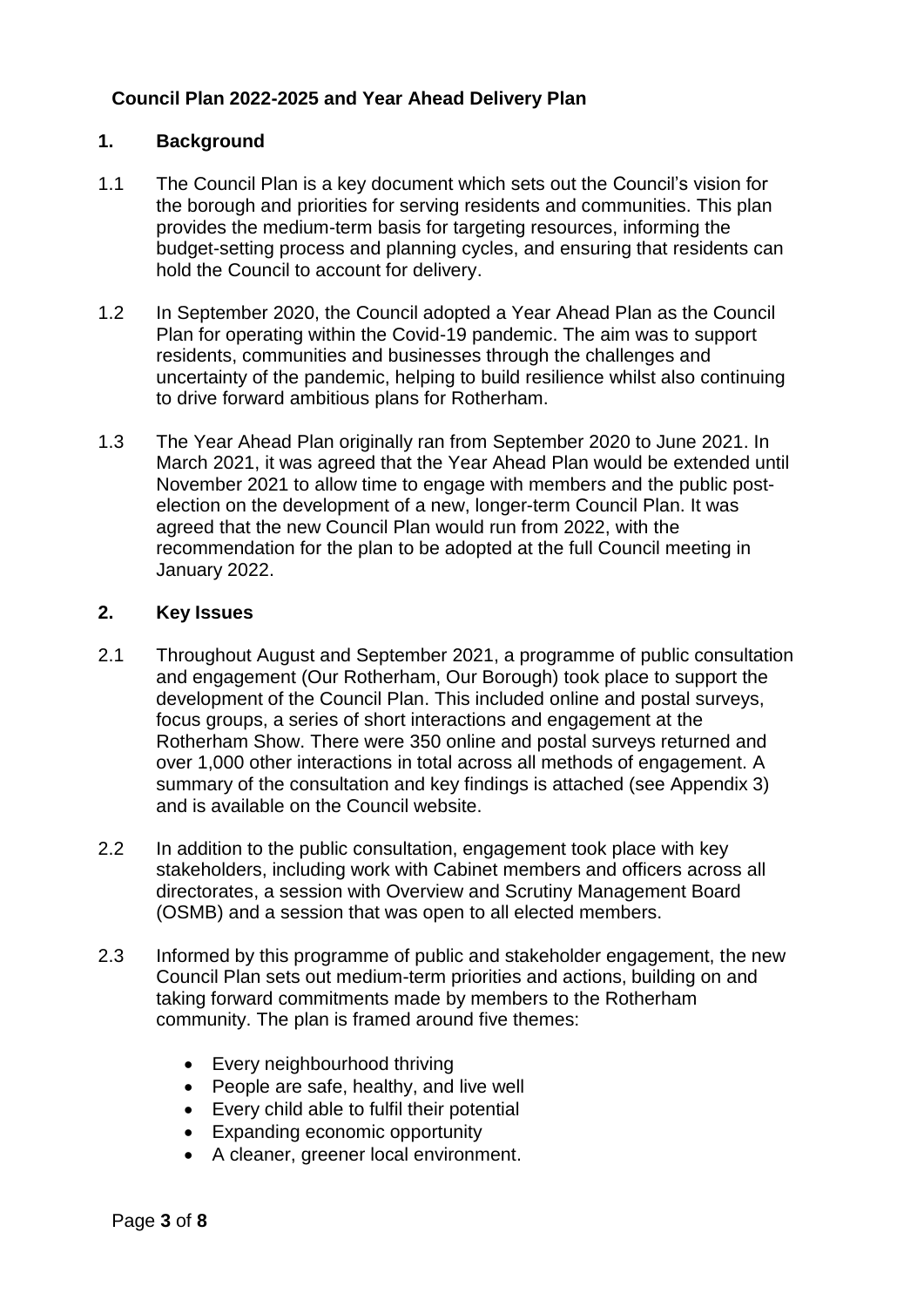These five themes are underpinned by a cross-cutting strand - 'One Council' - which sets out how the Council will operate to achieve the vision.

- 2.4 The Council Plan is a high-level document which sets out the outcomes that the Council will work towards over the next three years. There are 26 outcomes and 47 commitments in total. To ensure delivery against these, an annual Year Ahead Delivery Plan has been produced, which includes 91 priority actions/milestones (see Appendix 2). This initial Year Ahead Delivery Plan will run until March 2023 and will be reviewed and updated each year thereafter.
- 2.5 The Council Plan will be monitored through both the delivery of the milestones and activities within the Year Ahead Delivery Plan and a suite of performance measures (as outlined in the Council Plan document). The performance measures include a mixture of output measures and longerterm outcome measures.
- 2.6 To ensure that the Council Plan is managed effectively, quarterly progress reports will be produced for Cabinet and made publicly available. The reports will include progress in relation to the actions in the Year Ahead Delivery Plan, performance data relating to associated performance measures, and case studies. It is proposed that the first Council Plan progress report, covering the period January 2022 to March 2022, is reported to Cabinet in June 2022.

## **3. Options considered and recommended proposal**

- 3.1 The Council Plan 2022-25 has been developed in consultation with Cabinet members and officers across all directorates, as well as being informed by public consultation.
- 3.2 It is recommended that the Council Plan for 2022-2025 and Year Ahead Delivery Plan are referred by Cabinet to Council for approval. Progress reports will continue to be presented on a quarterly basis to the public Cabinet meetings, with the first report in June 2022.

# **4. Consultation on proposal**

- 4.1 A programme of public consultation and engagement to support the development of the Council Plan took place throughout August and September 2021. This included online and postal surveys, focus groups, a series of short interactions and engagement at the Rotherham Show. There were 350 online and postal surveys returned and over 1,000 other interactions in total across all methods of engagement.
- 4.2 In addition to the public consultation, engagement took place with key stakeholders, including work with Cabinet members and officers across all directorates, a session with OSMB and a session that was open to all elected members.

The consultation is part of an ongoing dialog between the Council and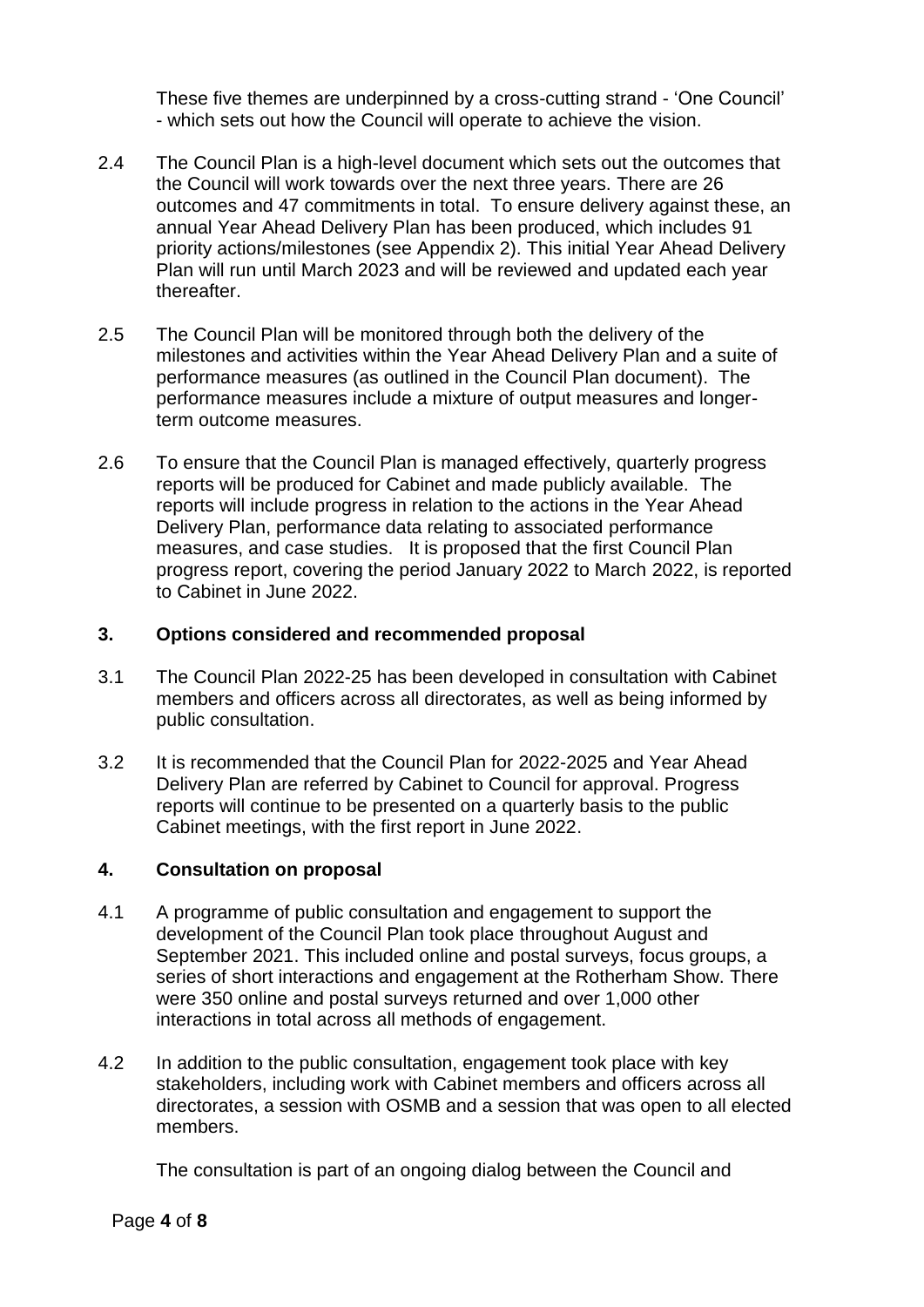4.3 members of the public. Feedback will continue to be sought to feed into the Year Ahead Delivery Plan, Rotherham Partnership Plan, equalities review and the refresh of the Equalities Strategy.

4.4 A summary of the consultation and key findings is attached (see Appendix 3) and is available on the Council website.

# **5. Timetable and Accountability for Implementing this Decision**

5.1 It is proposed in paragraph 2.6 above that the first quarterly progress report is presented to Cabinet in June 2022.

# **6. Financial and Procurement Advice and Implications**

- 6.1 The Council Plan is designed to help steer the use of Council finances, balanced against the wider funding backdrop for the Council and the broader context of national local government finance and policy. There are no direct financial implications as a result of this report and the delivery of the Council Plan will be managed within the Councils available budgets.
- 6.2 The Council operates in a constantly changing environment. It will be important to ensure that ambitions and performance targets remain realistic in the context of central government policy, forthcoming legislation, and the financial position of the authority.
- 6.3 Whilst there are no direct procurement implications in this report the Year Ahead Delivery Plan includes some activities which will require the need to procure goods, services or works to achieve the Council Plan outcomes. All projects will need be procured in line with the Public Contracts Regulations 2015 (as amended) and the Council's own Financial and Procurement Procedure Rules, giving clear consideration and application of social value, the real Living Wage and other ethical factors.
- 6.4 The Council Plan progress/performance reports will include information regarding the Council's financial position and, where possible, will be aligned to the financial reporting timelines.

# **7. Legal Advice and Implications**

- 7.1 Whilst there is no specific statutory requirement for the Council to have a Performance Management Framework and Council Plan, being clear about the Council's ambitions gives staff, partners, residents, and central Government a clear understanding of what it seeks to achieve and how it will prioritise its spending decisions.
- 7.2 An effective and embedded Council Plan is also a key part of the Council's ongoing improvement journey.

# **8. Human Resources Advice and Implications**

8.1 There are no direct Human Resources (HR) implications as a result of this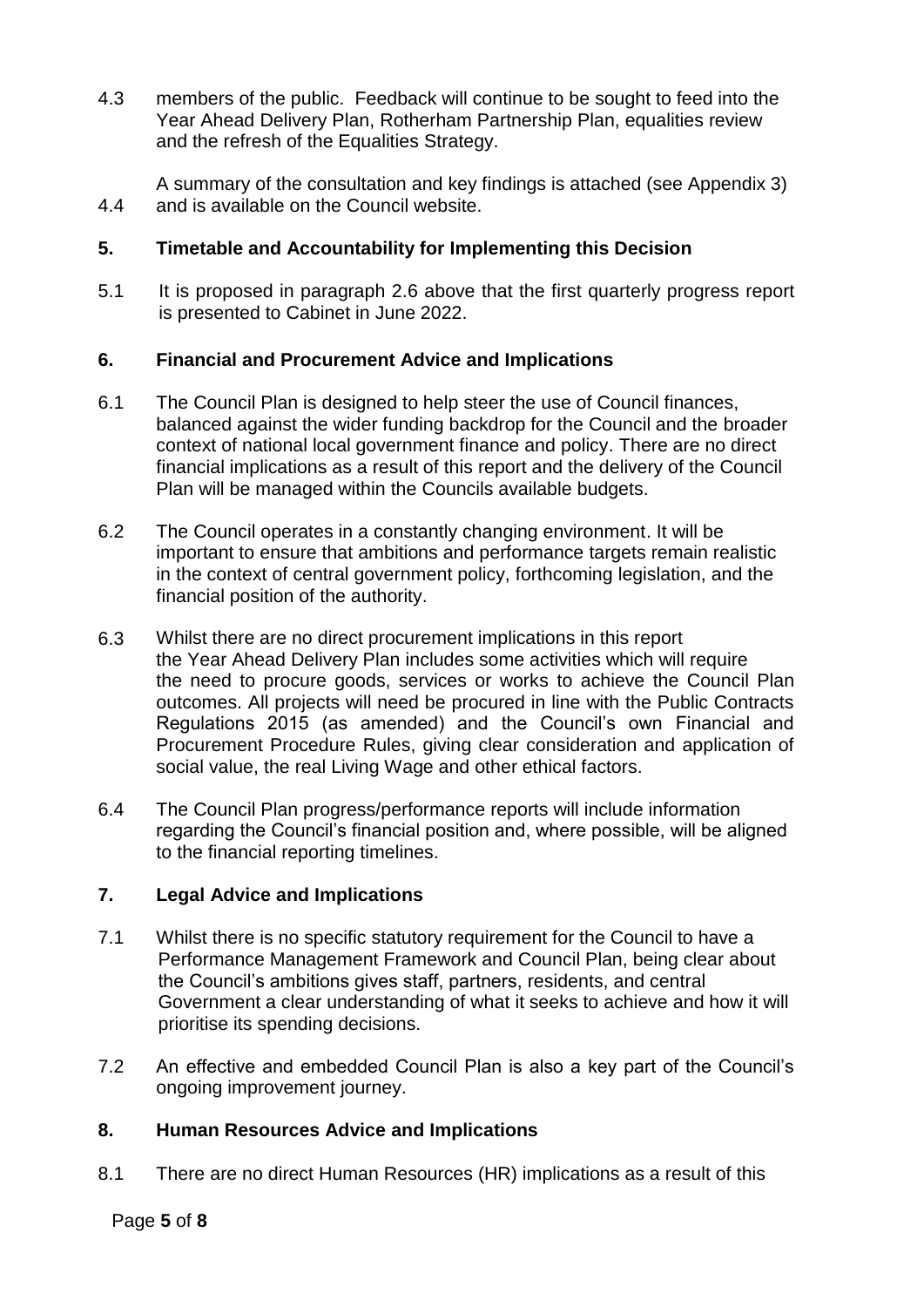report, though the contribution HR makes to an engaged, diverse and skilled workforce who feel empowered to adopt new ways of working to meet the needs of all customers is set out within the 'One Council' theme.

## **9. Implications for Children and Young People and Vulnerable Adults**

9.1 The Council Plan has a core focus on the needs of children and young people

and vulnerable adults and this is embedded throughout all themes of the plan,

particularly in theme three (Every child able to fulfil their potential).

#### **10. Equalities and Human Rights Advice and Implications**

- 10.1 Equalities is cross cutting throughout the Council Plan and Year Ahead Delivery Plan.
- 10.2 Of the five guiding principles, two in particular aim to meet residents' and communities' differentiated needs:
	- Expanding opportunities for all
	- Working with our communities
- 10.3 'Expanding opportunities for all' encompasses the Council's essential priority to tackle inequality, striving to ensure that the health and life chances of the most disadvantaged communities are improving the fastest. To complement this approach, 'working with our communities' ensures that to achieve the best outcomes for local people, residents are involved in the things that matter to them and services are designed based on input from those who use them.
- 10.4 There is also an outcome focussed on addressing inequalities and leaving no one behind within the 'people are safe, healthy and live well' theme. This will involve providing support to our communities at a level that is proportionate to the degree of need – taking a universal approach where appropriate whilst also providing targeted support to those who most need it.
- 10.5 In addition, the underlying 'One Council' theme encompasses two specific areas which ensure different needs are met:
	- **Effective customer services**
	- Engaged, diverse and skilled workforce who feel empowered to adopt new ways of working to meet the needs of all customer
- 10.6 The Council's commitment to place all customers at the heart of service delivery includes a strengthened approach to equalities and being inclusive. The commitment to an engaged, diverse and skilled workforce is expected to improve the council's response to diverse customer needs, by bringing a more differentiated understanding of equality and diversity considerations and barriers.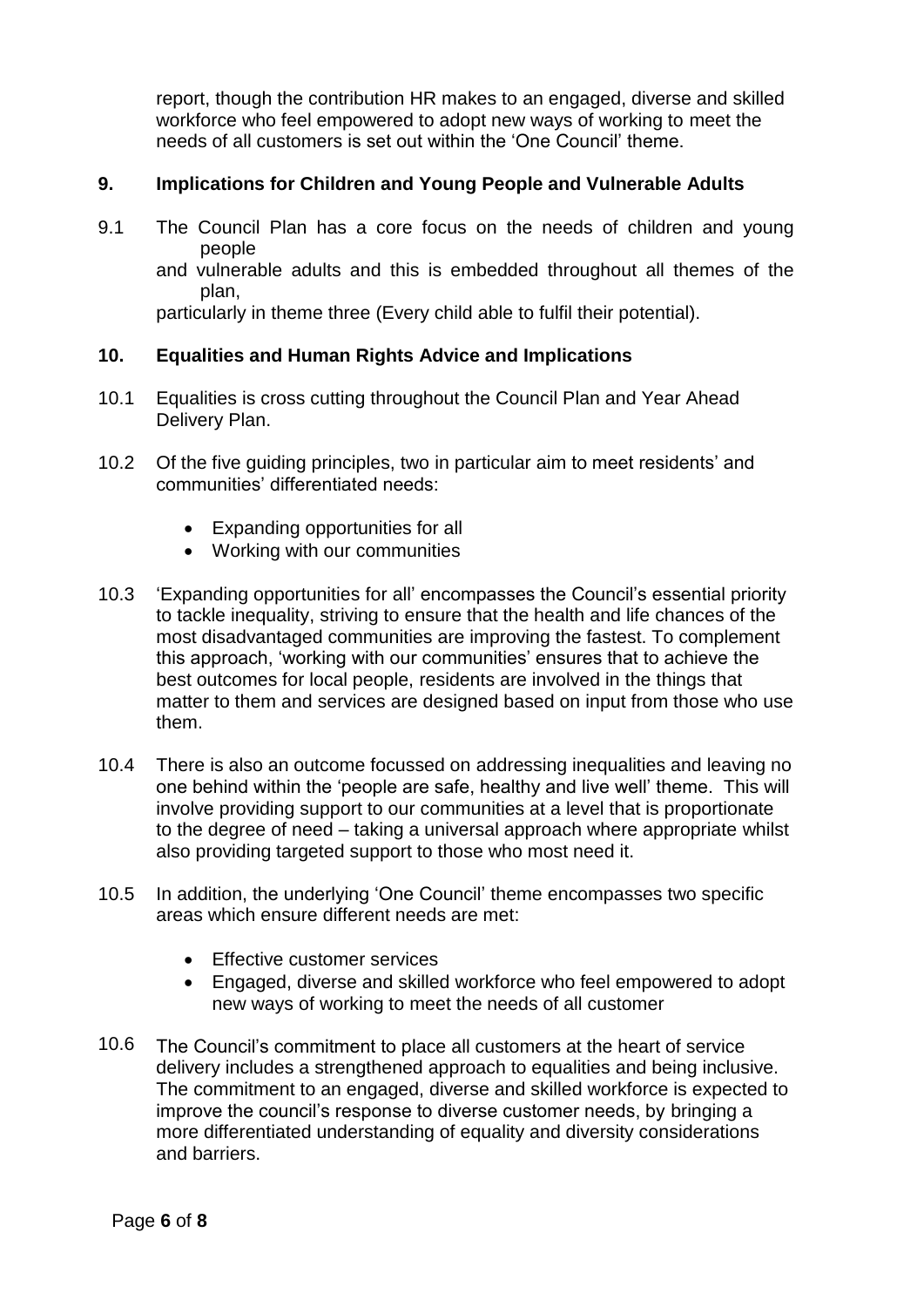10.7 A detailed Equality Analysis is attached (see Appendix 4).

## **11. Implications for CO2 Emissions and Climate Change**

- 11.1 A cleaner, greener local environment is a theme within the plan, focused around reducing harmful levels of carbon emissions to limit the impacts on communities and the environment. Actions within this theme encompass plans for the reduction of emissions in housing, through a Green Housing Strategy, and transport, such as through cycleway improvements, and public transports improvements, as well as improving data on waste and single-use plastic.
- 11.2 A Carbon Impact Assessment has been produced based on the Year Ahead Delivery Plan (see Appendix 5). The impact assessment will continue to be reviewed and updated each quarter.

#### **12. Implications for Partners**

- 12.1. Working with partners across the public, private and voluntary and community sectors will be integral to the delivery of the Council Plan, and partners have been consulted as part of its development. All the themes will require multi-agency approaches to some degree and the Council will continue to show effective leadership, operating through a range of strategic partnership bodies.
- 12.2 The Rotherham Plan 2017-25, the overarching partnership plan for the borough, will be refreshed in 2022. The Rotherham Plan will align with and complement the Council Plan, setting out partners' joint ambitions to improve outcomes for local people.

#### **13. Risks and Mitigation**

- 13.1 The Corporate Strategic Risk Register will be realigned to the new Council Plan themes and the process of updating and identifying strategic risks is already designed to manage risks connected to the plan.
- 13.2 The new quarterly progress reports will flag risks associated to actions at risk of not being delivered or those that have missed the deadline, as well as performance measures which have not progressed in accordance with the target set.
- 13.3 Directorates are also responsible for ensuring that any significant risks are addressed via directorate and corporate risk registers.

#### **14. Accountable Officers**

Simon Dennis, Acting Head of Policy, Performance & Intelligence Assistant Chief Executive's Directorate [Simon.dennis@rotherham.gov.uk](mailto:Simon.dennis@rotherham.gov.uk)